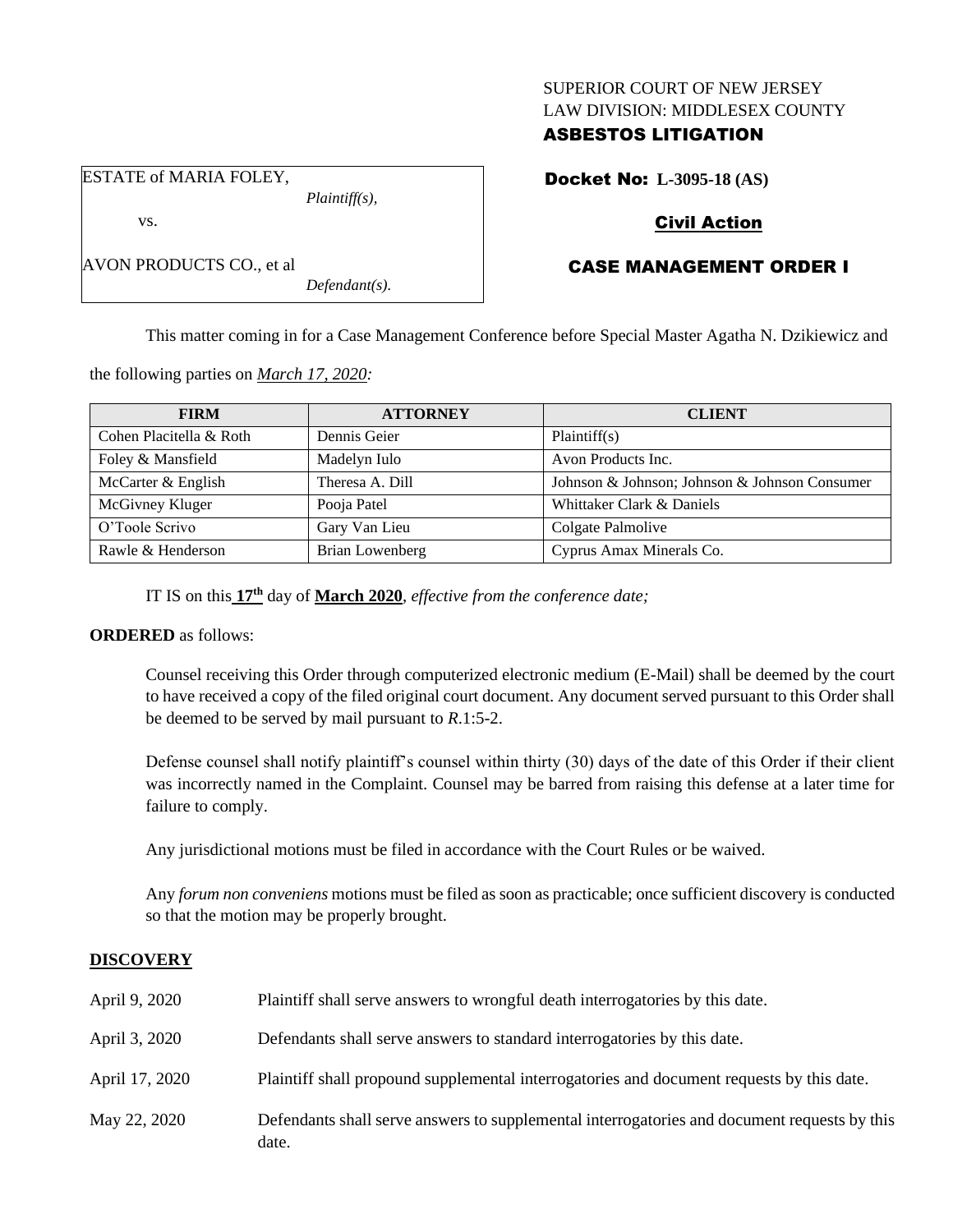| April 17, 2020  | Defendants shall propound supplemental interrogatories and document requests by this date.                                                                                                                  |
|-----------------|-------------------------------------------------------------------------------------------------------------------------------------------------------------------------------------------------------------|
| May 22, 2020    | Plaintiff shall serve answers to supplemental interrogatories and document requests by this<br>date.                                                                                                        |
| July 31, 2020   | Defendants shall identify the cross-claims they intend to prove and the proofs as to each cross-<br>claim per Rowe by this date.                                                                            |
| August 14, 2020 | Fact discovery, including depositions, shall be completed by this date. Plaintiff's counsel shall<br>contact the Special Master within one week of this deadline if all fact discovery is not<br>completed. |
| August 28, 2020 | Depositions of corporate representatives shall be completed by this date.                                                                                                                                   |

### **EARLY SETTLEMENT**

December 18, 2020 Settlement demands shall be served on all counsel and the Special Master by this date.

### **MEDICAL EXPERT REPORT**

October 16, 2020 Plaintiff shall serve medical expert reports by this date. October 16, 2020 Upon request by defense counsel, plaintiff is to arrange for the transfer of pathology specimens and x-rays, if any, by this date. December 11, 2020 Defendants shall identify its medical experts and serve medical reports, if any, by this date. In addition, defendants shall notify plaintiff's counsel (as well as all counsel of record) of a joinder in an expert medical defense by this date.

#### **LIABILITY EXPERT REPORTS**

October 16, 2020 Plaintiff shall identify its liability experts and serve liability expert reports by this date or waive any opportunity to rely on liability expert testimony.

December 11, 2020 Defendants shall identify its liability experts and serve liability expert reports, if any, by this date or waive any opportunity to rely on liability expert testimony.

#### **SUMMARY JUDGMENT MOTION PRACTICE**

- December 18, 2020 Plaintiff's counsel shall advise, in writing, of intent not to oppose motions by this date.
- January 8, 2021 Summary judgment motions shall be filed no later than this date.
- February 5, 2021 Last return date for summary judgment motions.

#### **ECONOMIST EXPERT REPORTS**

- October 16, 2020 Plaintiff shall identify its expert economists and serve expert economist report(s), if any, by this date or waive any opportunity to rely on economic expert testimony.
- December 11, 2020 Defendants shall identify its expert economists and serve expert economist report(s), if any, by this date or waive any opportunity to rely on economic expert testimony.

 $\_$  , and the set of the set of the set of the set of the set of the set of the set of the set of the set of the set of the set of the set of the set of the set of the set of the set of the set of the set of the set of th